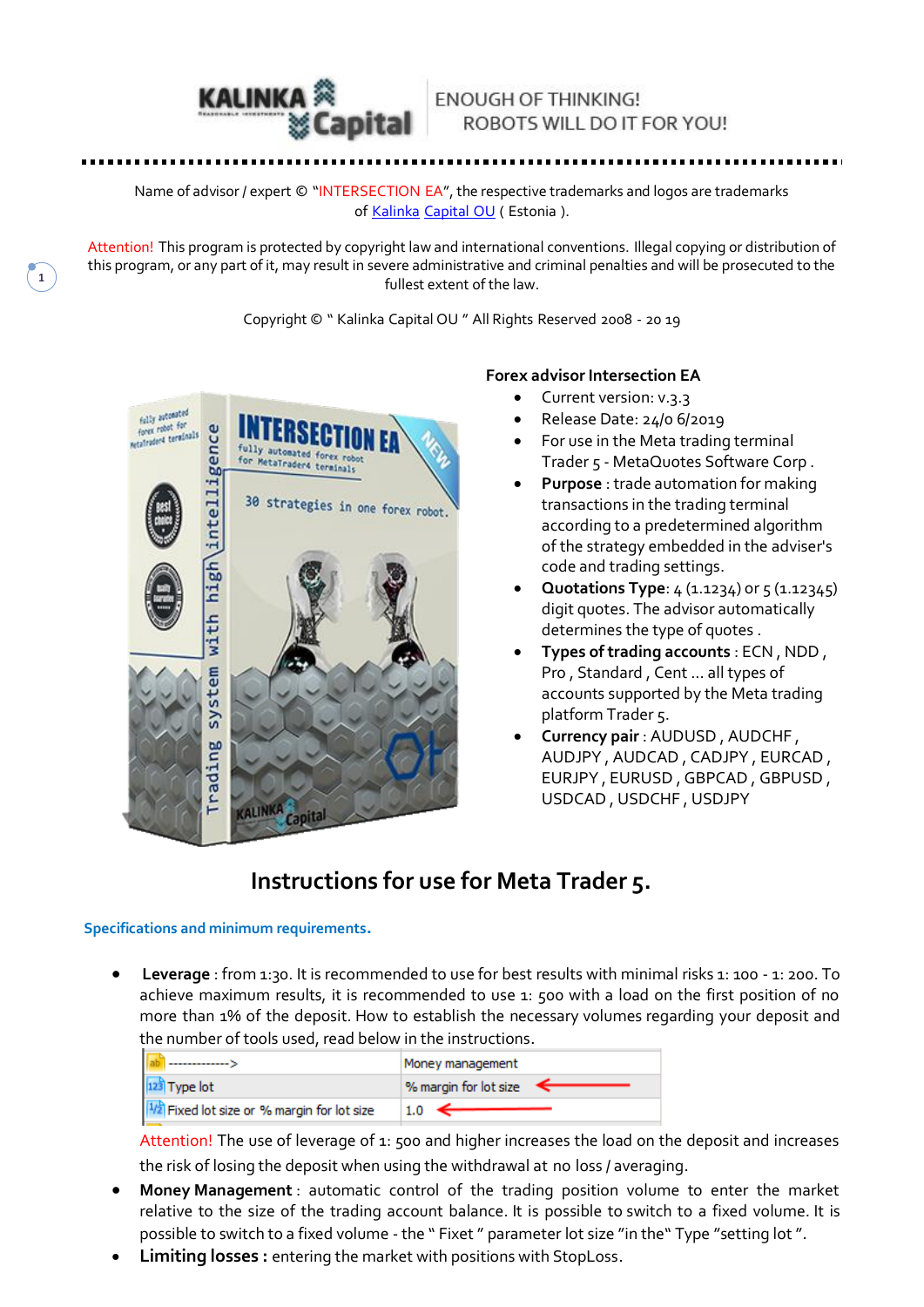- **Hedging and averaging** : Withdrawal at no loss / averaging is disconnected at the request of the trader . Hedging of unprofitable positions, partially or fully, at the expense of the profit obtained from closed positions according to the set parameters in the trading settings of the hedging module " Hedging module settings "
- **Used time frame:** H 1, H 2, H 4, H 8 to enter the market. For each timeframe in a set trade settings are attached. Not all specified time frames may be suitable for the used currency pairs. Included settings can be offered only for a specific time frame suitable for a particular currency pair, taking into account its features.
- **Recommended minimum deposit:** trading with StopLoss of at least \$ 100 for each currency pair for a lot of 0.01. When trading using output at no loss / averaging, at least  $\frac{1}{250}$  for each currency pair for a lot of 0.01.
- Installation: file format. ex 5 is installed in the "Advisors / Advisors" trading terminal folder . Access to the folder is via the navigation menu of the Meta trading terminal. Trader 5. How to install an adviser in a trading terminal, read on our website in the [FAQ](https://soft4forex.com/faq/how-to-use-trial-demo-version-of-forex-advisor-20) section.
- **Trading settings: are** delivered on the currency pairs specified at the beginning of this manual and on the advisor [description page](https://soft4forex.com/software-for-trader/trade-robots/trading-robot-intersection-ea-122) on our website.
- **Indicators:** search for a formed divergence or convergence by the instrument traded on a specific time frame. The algorithm of the advisor's work has the ability to select one of 21 (!) Market analysis strategies / classes. At the same time,  $1$  or  $1 + 1$  indicator out of 21 embedded in the code is used. The adviser for each of the 21 strategies / classes uses a certain combination of a group of indicators and the calculation of levels. we we will list everything used by indicators list - Accelerator, Accumulation / Distribution, Average Directional, Movement Index, Average True Range, Awesome oscillator, Bears Power, Bulls Power, Commodity Channel Index, DeMarker , Force Index, Momentum, Money Flow Index, Moving Averages Oscillator, Relative Strength Index, Standard Balance, Standard Deviation, Relative Vigor Index. Additionally, indicators are being recalculated with predetermined ratios of volumes, opening / closing / maximum / minimum prices according to a given formula, developed by traders together with the programmers of our company. The indicator is selected in the advisor settings via the drop-down menu.
- **Types of transactions:** position in the market SELL , BUY . Deferred warrants SellStop , SellLimit , BuyStop , BuyLimit . For each currency pair and the selected time frame, the types of transactions differ depending on the behavioral factors of the selected instrument. In each trading setting, the necessary type of transaction is already pre-installed and no action or adjustment of this parameter by the user is required .
- **Informativeness** : output to the chart of levels of fixation of total profits, voice notification about opening a position in the market and fixing profits. Info panel with indicators of a given target profit, current profit, and net profit, taking into account closed and open positions relative to a given date in the settings.

### **Description of forex trading strategy advisor Intersection EA.**

Intersection EA is a fully automated program (trading robot) that performs trading transactions in the foreign exchange market in accordance with a given algorithm and individual trading instruments settings for each instrument. Intersection EA is perfect for beginners as well as for professionals who have solid experience in trading in financial markets.

The trader has 21 (!) Strategies / classes for searching for divergence and convergence with different time intervals, from technical to fundamental analysis, which allows entering the market and fixing profits within a day or keeping deals fundamentally from several days to several weeks, moving along the trend and taking away all long-term market movement.

We have developed several strategies and a number of trading settings, especially for the managing traders of PAMM accounts and personal investors who manage their capital personally.

**Trading strategy:** Entering the market is a search for a formed divergence or convergence by the instrument traded on a specific time frame. The algorithm of the advisor's work has the ability to select one of 30 (!) Market analysis strategies / classes.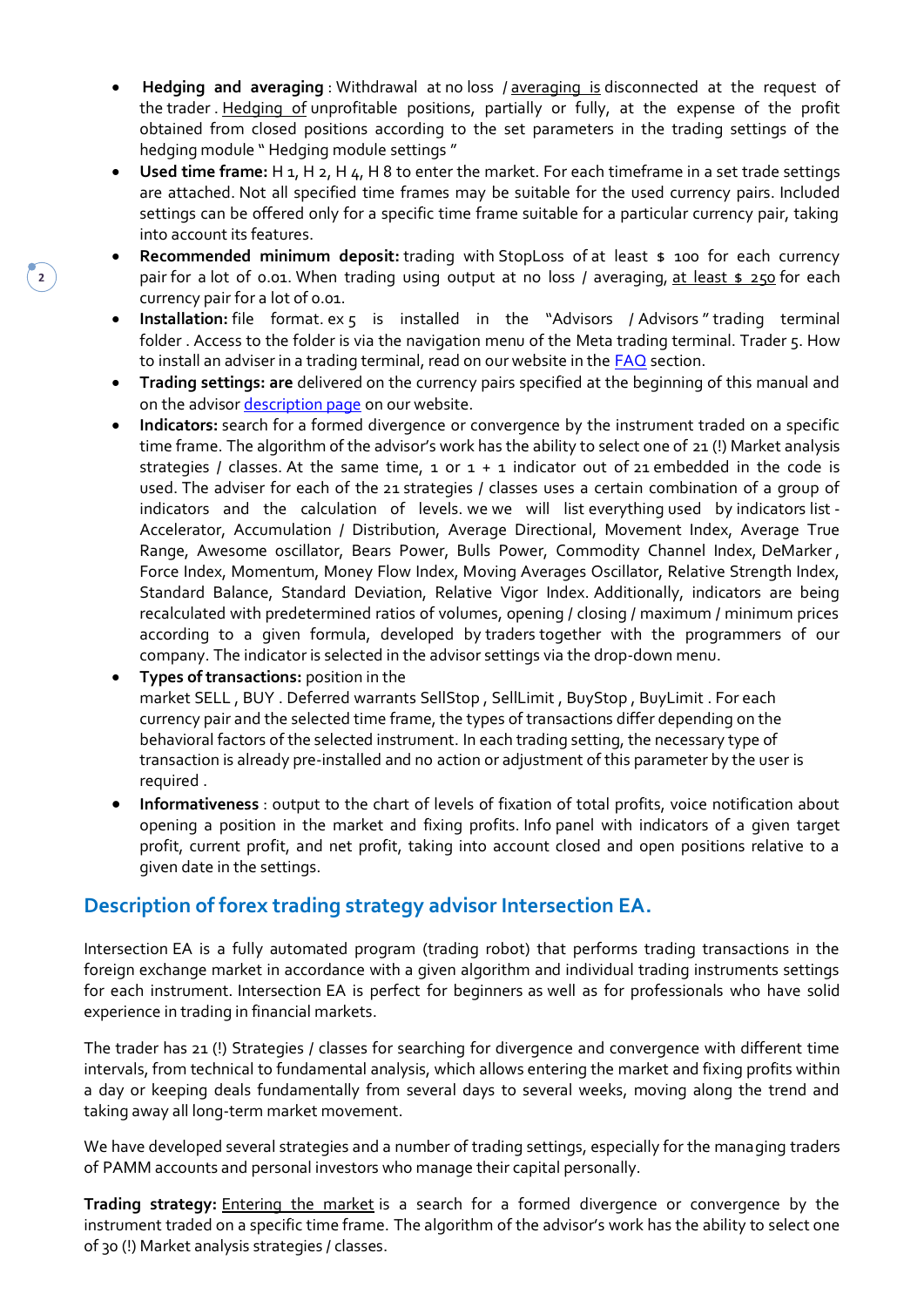Trading options - scalping , intraday trading, long-term trading - a fundamental movement with the analysis of older time frames.

# **Parameters and trading settings**

The Expert Advisor uses **56 (!)** Parameters for adjusting trade settings. Further we will tell about each setting with a detailed description of the results obtained.

The EA settings window can be opened in the Meta terminal. Trader 5 in two ways.

one. Double click the left mouse button on the adviser symbol in the upper right corner of the chart where the adviser is installed.



2. Open the advisor settings menu via the F7 key.

After opening the advisor settings window, you can manually change any parameter available in the settings, or load the ready-made trading settings supplied in the kit you purchased via the "Load" button.

| Intersection v.3.1                                                                   | $\Box$ |
|--------------------------------------------------------------------------------------|--------|
| Common   Inputs Dependencies                                                         |        |
| Allow DLL imports (potentially dangerous, enable only for trusted applications)<br>⋉ |        |
| ø,<br>wininet.dll<br>$\overline{+}$<br>kernel32.dll<br><b>i</b> -<br><b>o</b>        |        |
| shell32.dll<br>Ė⊡<br>ø                                                               |        |
|                                                                                      |        |
|                                                                                      |        |
|                                                                                      |        |
|                                                                                      |        |
| <b>OK</b><br>Отмена                                                                  | Reset  |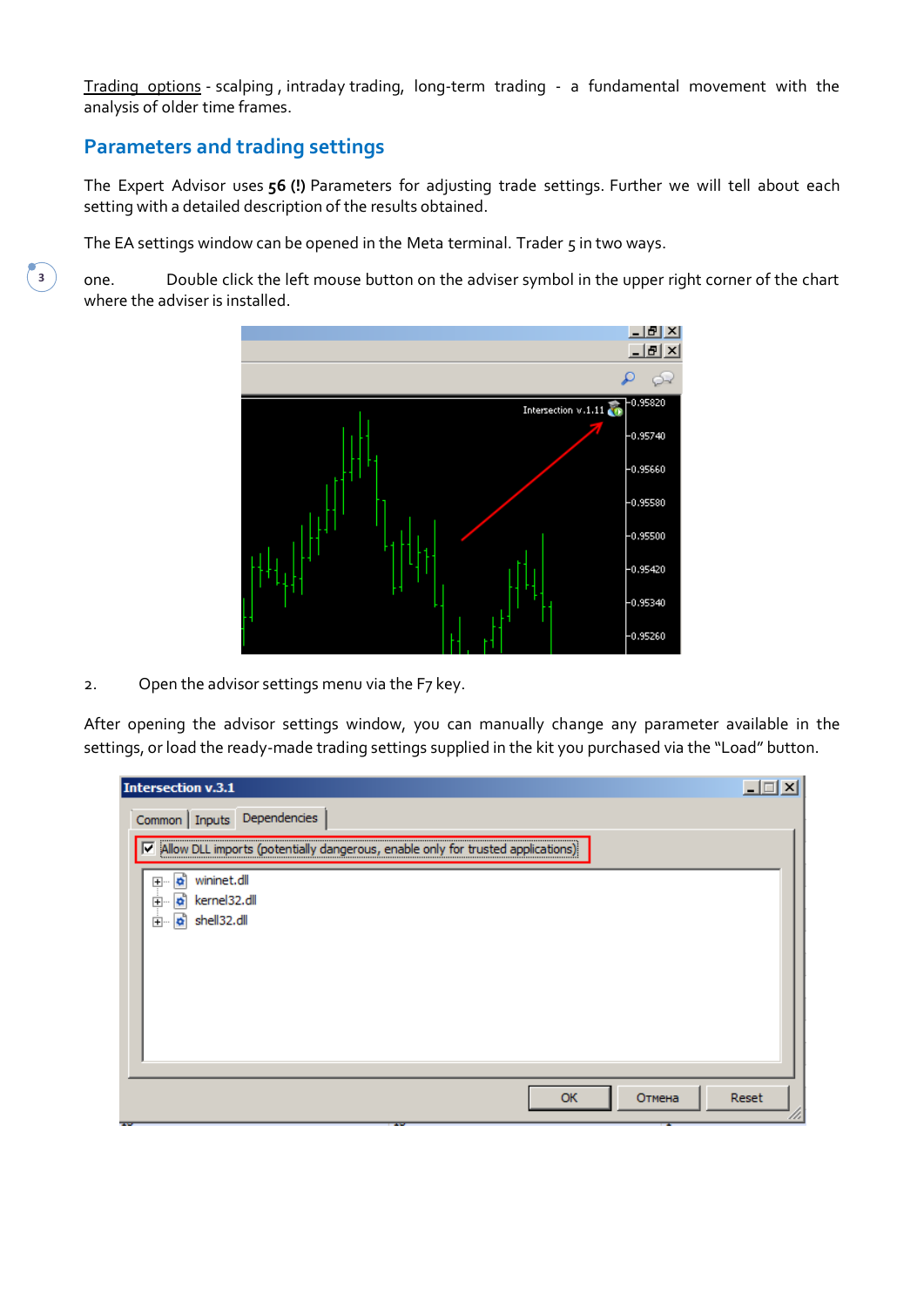| <b>Intersection v.3.1</b><br>Common Inputs Dependencies                                     |                                 |    |                      | ᆜᆷᅎ   |
|---------------------------------------------------------------------------------------------|---------------------------------|----|----------------------|-------|
|                                                                                             |                                 |    |                      |       |
| Variable<br>ab For trial                                                                    | Value                           |    |                      |       |
| ab <sup>a</sup> >                                                                           | Robot setting                   |    |                      |       |
| 123 Amount of bars for TakeProfit                                                           |                                 |    |                      |       |
|                                                                                             | 10<br>true                      |    |                      |       |
| <b>to</b> To fix profit when trend changes<br>123 Candle size for entry filter (0 - to disa | 300                             |    |                      |       |
| $12\overline{3}$ Amount of bars for opening block (0 -                                      | 5                               |    |                      |       |
| 123 Magic Number                                                                            | 11012018                        |    |                      |       |
| ab] ------------>                                                                           | Intersection indicator settings |    |                      |       |
| 123 Type Indicator                                                                          | <b>RSI</b>                      |    |                      |       |
| 123 number of steps backward                                                                | 0                               |    |                      |       |
| $123$ level of Demark points; $2 =$ central ba                                              | 5                               |    |                      |       |
| $12\overline{3}$ level of Demark points; 2 = central ba                                     | $\mathbf{1}$                    |    |                      |       |
| 123 Period                                                                                  | 14                              |    |                      |       |
| 123 Method                                                                                  | Simple                          |    |                      |       |
| 123 Shift                                                                                   | 0                               |    |                      |       |
| 123 Price                                                                                   | Median price                    |    |                      |       |
| 123 Mode                                                                                    | 0                               |    |                      |       |
| 123 Fast EMA Period for MACD, OsMA                                                          | 12                              |    |                      |       |
| 123 Slow EMA Period for MACD, OsMA                                                          | 26                              |    |                      |       |
| 123 Signal Period for MACD, OsMA                                                            | 9                               |    |                      |       |
| 123 K period for Stohastic                                                                  | 13                              |    |                      |       |
| 123 D period for Stohastic                                                                  | 5                               |    |                      |       |
| 123 Slowing for Stohastic                                                                   | 3                               |    |                      |       |
| 123 Price for Stohastic                                                                     | Low/High                        |    |                      |       |
| 1/2 b                                                                                       | 0.7                             |    |                      |       |
| 123 ShowBars                                                                                | 100                             |    |                      |       |
| ab <sup>1</sup> -------------->                                                             | Time trade                      |    |                      |       |
| 123 Start Trade, Hour                                                                       | 0                               |    |                      |       |
| 123 Stop Trade, Hour                                                                        | 0                               |    |                      |       |
| 123 Time Life Pos, Min. (0-off)                                                             | 15                              |    |                      |       |
| 123 Time Friday (24 - off)                                                                  | 15                              |    |                      |       |
| ab -------------->                                                                          | Trade setting                   |    |                      |       |
| 123 TF Work                                                                                 | current                         |    |                      |       |
| 123 Take Profit, pips                                                                       | 0                               |    |                      |       |
| 123 Orders type                                                                             | In market                       |    |                      |       |
| 123 Indent deferred orders                                                                  | 50                              |    |                      |       |
| 123 Time Life deferred Orders (min)                                                         | 100                             |    |                      |       |
| 123 Slippage                                                                                | 20                              |    |                      |       |
| $ab$ >                                                                                      | Money management                |    |                      |       |
| 123 Type lot                                                                                | <b>Fixed lot size</b>           |    |                      |       |
| 1/2 Fixed lot size or % margin for lot size                                                 | 0.01                            |    |                      |       |
| ------------>                                                                               | Risk management                 |    |                      |       |
| 123 Type Risk management                                                                    | <b>Stoploss</b>                 |    |                      |       |
| 1/2 Stoploss pips or AVG DD pips                                                            | 100                             |    |                      | Load  |
| 123 AVG Orders type                                                                         | In market                       |    |                      |       |
| 123 AVG Indent deferred orders                                                              | 50                              |    | $\blacktriangledown$ | Save  |
|                                                                                             |                                 |    |                      |       |
|                                                                                             |                                 | OK | Отмена               | Reset |

Given the flexibility of the EA's trading settings, you can also change the trading settings yourself, creating your own individual trading algorithm.

#### 1 Beginners are recommended to work with the adviser for some time on a demo account .

All trade settings are available for changes and optimization in the INTERSECTION advisor EA.

# **Target profit module**

**4**

#### **Target profit from a given date** - the best solution to the main task of managers!

Traders of our parent company Forex Invest Group OU was tasked to create a multitask module of the target profit. Which should conduct calculations from a given date and take into account profits / losses on closed positions, positions in the market and the number of currency pairs used during the reference period. This task was completed, and this module was implemented by Intersection. EA as part of our customers, as well as traders Forex Invest Group OU, manages the funds of investors.

#### **Properties of the module and its actions.**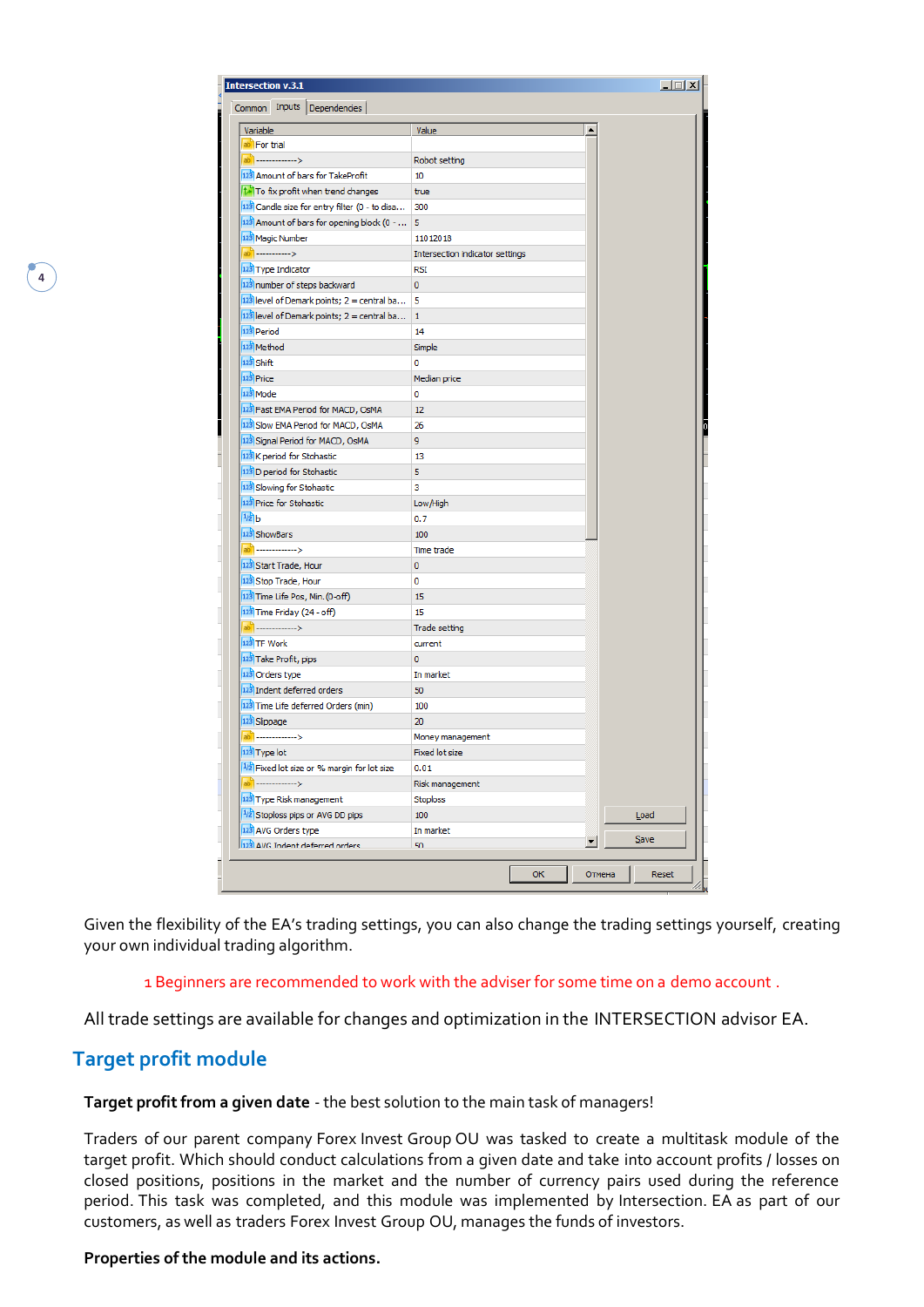⦁ Accounting profit loss from the starting date set in the settings.

⦁ Total counting for all open and closed positions on the trading account, regardless of whether the transactions were opened or closed by Intersection EA, third-party robots / advisors, scripts, or manually.

⦁ Permanent accounting of the profit / loss balance by the number of used and used currency pairs in a given period.

⦁ Fixing profits through the closure of all transactions on the account upon reaching a predetermined threshold to achieve the target profit.

⦁ Using this module, the account balance can be changed in any direction, both in the increase and decrease. Intersection EA will respond to these changes and make the appropriate adjustments to the calculations in accordance with the changes. Which in turn greatly relieves the load from managers trading on PAMM accounts.

# **Loss hedging module.**

The action algorithm was very lacking for traders who trade using output in without loss (averaging). Now there is no cause for concern about the possible subsidence of the deposit due to the prolonged problem with a losing position, and its debts by withdrawing to the total profit on the same instrument. In that case, if a problem losing position appears suddenly or the account balance "sank" by 10% or more, the module is activated. Recall . X is the strategy of trading in divergence and convergence is one of the most stable strategies , with the number of profitable trades more than 95%, but losing trades are rare, but there are.

Now, with the help of a loss hedging module, loss-making positions are removed by making profit with other instruments. And in most cases, even before the output module is triggered at no loss / averaging. Due to this module, the possible drawdowns of the deposit have been halved together, and the profit factor and the expectation grow.

### **Restriction of trade in time.**

For each currency pair, the start and end time of the search for the entry point is specified, during the period of greatest activity and maximum likelihood of the analysis execution accuracy. As a result, the periods of unstable trading of a currency pair and the provision of spontaneous influence of other instruments on the rate of the currency pair being traded are excluded as much as possible.

### **Trading settings, a detailed description.**

**For trial**// enter the generated code to activate the trial version. When using a time-limited trial version, you can receive the generated code in your account on our [site.](https://soft4forex.com/private/login)

### **Setting profit and filter.**

**Amount of bars for TakeProfit** // The number of completed bars to determine the level of TakeProfit. The maximum or minimum price of completed bars / candles of the working time frame is taken.

**To fix profit when trend changes** // Record profits when the trend changes. When the function is active, positions are opened without a set TakeProfit, the position will be closed at the signal of a trend change against the open position and a position will be opened in the direction of the newly formed trend. True = feature is active, False = feature is disabled.

**5**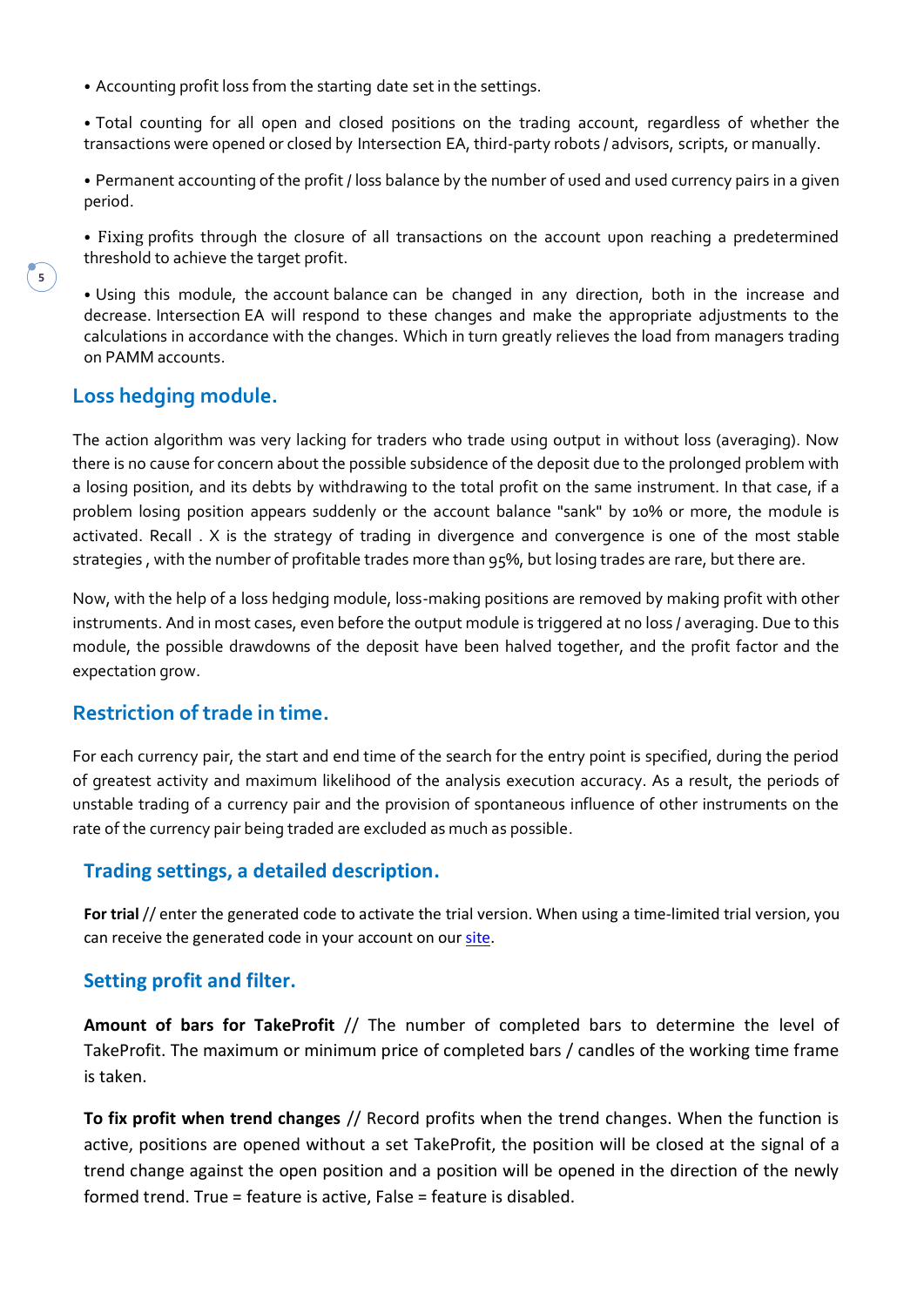**Candle size for entry filter (0 - to disable)** // Entry filtering candle size (0-disabled). The value in points. If the size of the completed candle is greater than the size specified in the settings and the candle is directed against the direction of the position being opened, the signal to open the position will be ignored and the position will not open.

**Amount of bars for opening block (0 - to disable)** Count bars of prohibition of opening positions (0-disabled). During the specified number of bars / candles, it is forbidden to open new positions in the same direction in which the position on the same instrument was closed. The function counts from the bar / candle on which the last position on the instrument was closed.

**Magic number** // Position ID.

**6**

# **Configuring the search indicator divergence and convergence.**

**Type indicator** // | drop-down menu | A choice of 21 indicators is offered.

**Number of steps backward** // Offset in the number of steps back. Very fine tuning. It is recommended to use in the range from 0 to 3.

**Level of Demark points; 2 = central bar is above (below) the 2 bars to the left= 5 //** level of points **DeMark. Example** // the central bar will be above (below) the five bars on the left);

**level of Demark points; 2 = central bar is above (below) the 2 bars on the right //** level of points DeMark. Example: 1 = the central bar will be above (below) one bar to the right);

**Period** // The period of the indicator.

**Method** // | drop-down menu |; method of averaging the signal for calculating the result. Not all indicators are used when selecting in the Type indicator parameter.

**Shift** // shift average.

Price // | drop down menu |; type of price.

**Mode** // 0 this parameter should always be 0 (zero). Using this parameter greater than 0 (zero) will be released separate settings with comments.

**Fast EMA Period for MACD, OsMA** // fast average period.

**Slow EMA Period for MACD, OsMA** // period of slow average.

**Signal period for MACD, OsMA** // signal line period.

**Kperiod for Stohastic** // period line K.

**D period for Stohastic** // the period of the line D.

**Slowing for Stohastic** // slowdown

**Price for Stohastic** // drop down menu; type of price.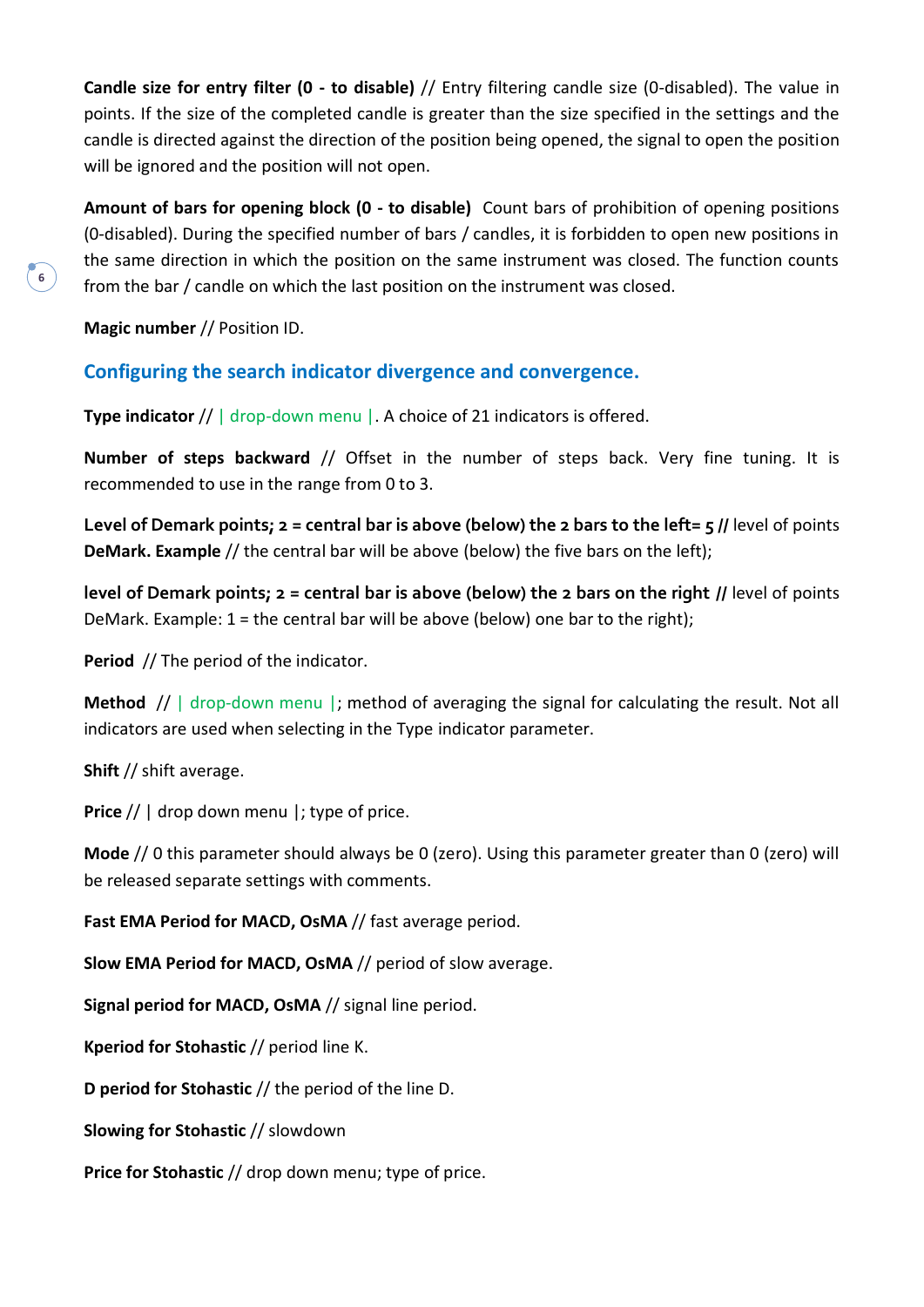**b = 0.7 //** averaging value for calculating the arithmetic mean value. It is not recommended to change, very fine tuning. Before changing a value that differs from the recommended developer settings, check the results in the strategy tester.

**ShowBars** // the number of bars / candles, on the working time frame, which will be used to analyze the market. 0 (zero) - all available history in the trading terminal is used.

#### **Set up trading time.**

**Start Trade, Hour** // time, in hours according to the terminal time, from which the advisor is allowed to search for entry points into the market and open positions.

**Stop Trade, Hour** // time, in hours, according to the terminal time, when the set value is reached, the adviser will close all profitable positions and will not search for new entry points.

**Fix Profit After, (24-off)** // time, in hours, closing profitable positions for the time set in the settings. This option is valid for every day except Friday.

**Fix Profit Friday, (24-off)** // time, in hours, to close profitable positions on Friday. When a given condition occurs, if a position is in profit, it closes. If the position is at a loss, the adviser waits for the position to be in profit by at least 1 point and closes the position, taking into account the commission and the swap. Positions in profit, but participating in averaging, will not be closed by this parameter.

**Time Life Pos, Min. (0-off)** // lifetime of a position in the market in minutes. Sets the time to find a position in the market. When a given condition occurs, if a position is in profit, it closes. If the position is at a loss, the adviser waits for the position to be in profit by at least 1 point and closes the position, taking into account the commission and the swap. Value =  $0$  (zero) disables this feature.

### **Trading settings.**

**TF Work** // | drop-down menu | working time frame. Set the time frame from which the signals will be taken to enter the market. At the same time, the time frame of the chart in the terminal can be selected by anyone and this will not affect the trading results of the advisor.

**Take Profit, pips** // physical take profit given in points. If the take profit level, when analyzing historical lows and highs by the parameter Amount of bars for TakeProfit, is less than the set value. That position is opened with the level of take profit set in the parameter. The value in points.

**Orders type** // | drop-down menu | selection of one of the three options for entering the market. In market - a position is opened in the market for the sale of the tool purchase Stop - a pending order SellStop or BuyStop is placed. Limit - a Limit Pending Order SellLimit or BuyLimt is placed.

**Indent deferred orders** // indent from the market price of a pending position in points when a pending order is opened.

**Time life deferred Orders** // time of a deferred position in minutes. When the specified value is reached, if a pending order does not trigger, it will be deleted.

**Slippage** // parameter in points. Permissible slippage in the execution of the order by the broker.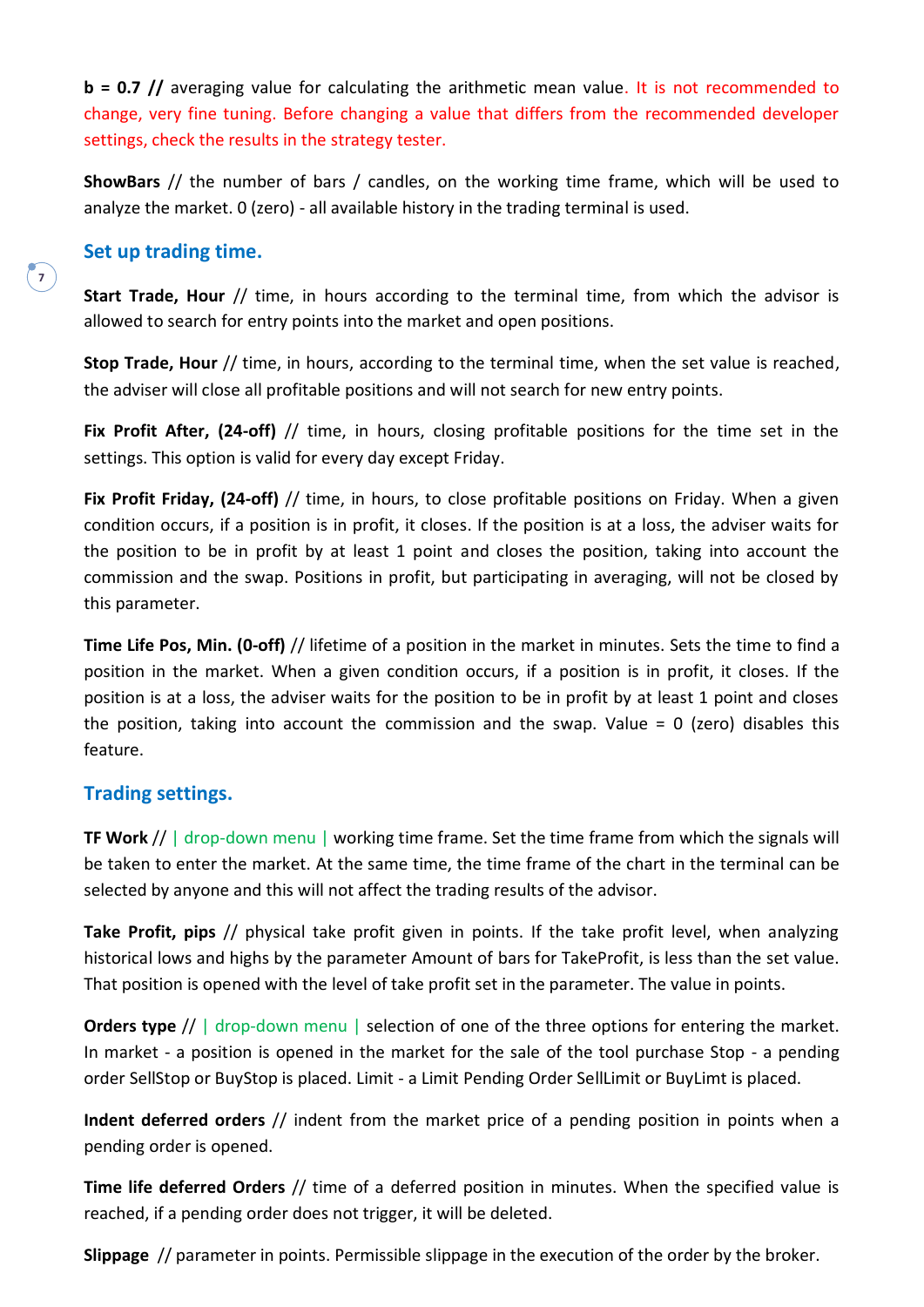#### **Customize trading volumes.**

**Type lot** // | drop-down menu | type of calculation of the position volume. Two options:

1. Fixed lot size - fixed lot.

**8**

2.% margin for lot size - indicates the percentage of use of the margin from the account balance to open a position volume.

**Fixed lot size or% margin for lot size** // enter value to calculate volume. When the Fixed lot size option is selected, the value is set in lots. If% margin for lot size is selected, the calculated value is set in%.

Attention! This parameter requires personal adjustment before trading. Trading conditions and leverage may not be suitable for the parameter set by default in the trading setting. You need to adjust this parameter yourself through the strategy tester in your terminal, which will trade. By changing the value upwards or downwards, the volume of the position to be opened must correspond to 0.01 lot for every \$ 100 of your free funds used for trading on the chosen currency pair. If you plan to trade on several currency pairs, you should take into account that in the tester settings you must specify the part of your funds that you will use to trade for each currency pair and not the entire amount of your account funds.

Example: Automatic determination of the volume of the position being opened.

In the parameter% margin for lot size set the value that corresponds to a percentage of the balance of the trading account. For example, we have a deposit of 10,000 dollars, the parameter% margin for lot size = 1 (1% of the deposit). Accordingly, we can open a position using a deposit of \$ 100, which is approximately equal to 0.4 lots (1 lot = \$ 239 of a deposit with a leverage of 1k500). Based on the calculation, we open a position with a volume of 0.4 lots.

#### **Management of risks.**

**Type Risk management** // | drop-down menu | choice of loss limits. Two options:

1. **StopLoss** - opening positions with a physical stop loss. Averaging / output in no loss is used.

2. **Average** - withdrawal is used at no loss through the opening of additional positions in the direction of a losing trade in accordance with the specified parameters in the settings of the adviser. Closing upon reaching the total profit on unprofitable and profitable transactions in one direction.

**StioLoss pips or AVG DD pips** // the value is set in points and is used by the option selected in the Type Risk management parameter.

**AVG Orders type** // | drop-down menu | selection of one of the three options for entering the market. In market - a position is opened in the market for the sale of the tool purchase Stop - a pending order SellStop or BuyStop is placed. Limit - a Limit Pending Order SellLimit or BuyLimt is placed.

**AVG Indent deffered orders** // indent from the market price of a pending position in points when a pending order is opened.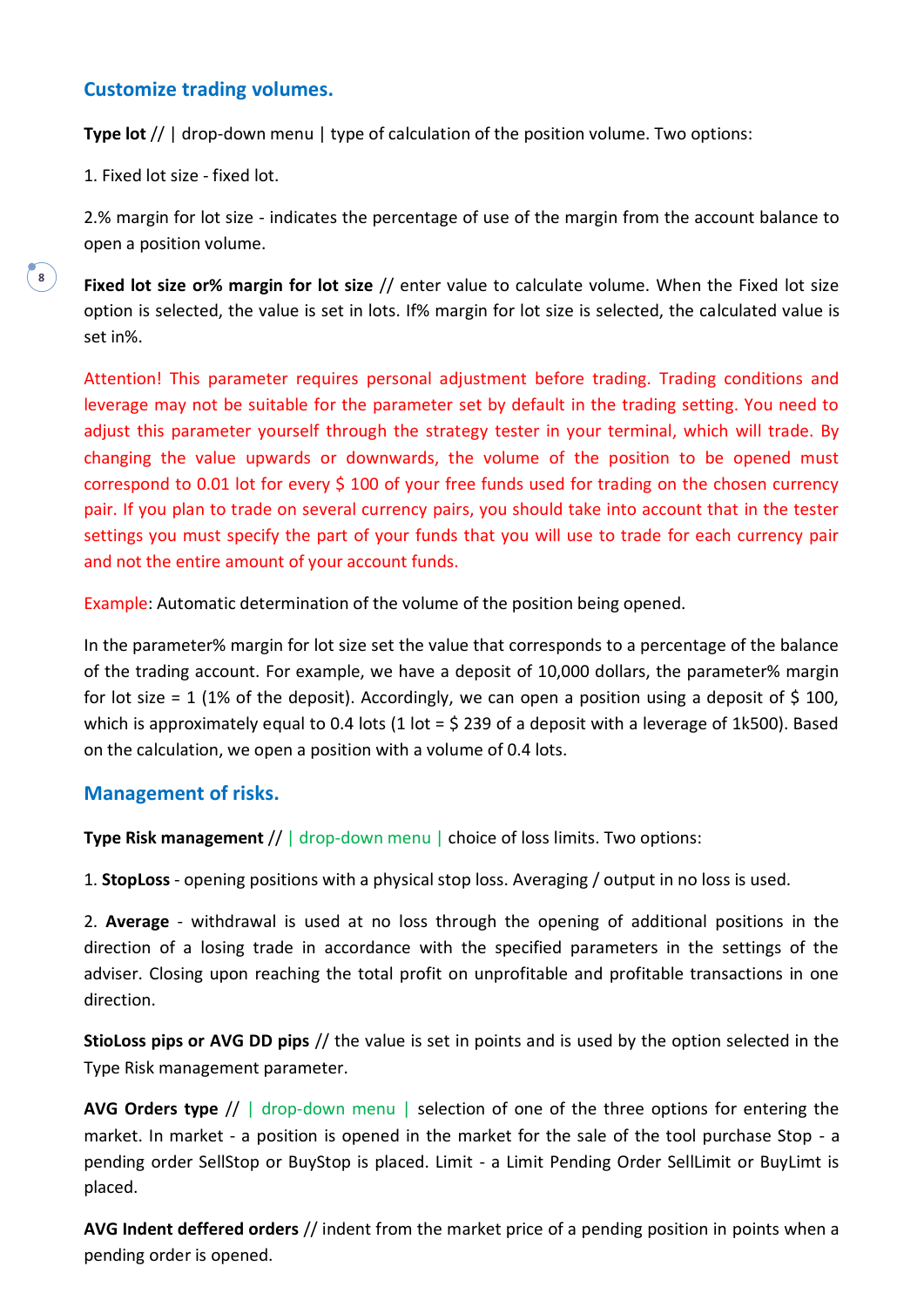**AVG Time life deferred Orders** // lifetime of a deferred position in minutes. When the specified value is reached, if a pending order does not trigger, it will be deleted.

**AVG Coeff Step** // multiplication factor of the step / distance of the averaging position from / between the previous position.

**True-lot is calculated in% from balance, False-lot set to** // type of calculation of the volume of averaging position. True - the volume is calculated based on the size of the balance using the specified value in the Type lot parameter. False - the volume is equal to the volume of the unprofitable position for which the averaging position is opened.

**Averaging profit in% from the deposit** // total profit, in percentage, output without loss / averaging. When the specified value is reached, the adviser will close the group of positions involved in the averaging.

### **Trawl setting.**

**Tf Trailing** // working time frame of the trawl from which the indicator signals are taken.

**Start Trailing (0-disable)** // the start of the activation of the trawl when the profit reaches the position in points.

**SAR Step** // ParabolicSAR indicator default setting

**SAR Maximum** // ParabolicSAR indicator default setting

The trawl works on the basis of Parabolic SAR indicators.

#### **Setting up a hedge module.**

ATTENTION! When using a hedging module when trading on multiple currency pairs, the module should be enabled on only one advisor, as well as the target profit module.

On all other advisers installed on other pairs, turn off (!) Everywhere.

**Use hedging //** true - the module is enabled, false - the module is disabled.

**Use Control Center** // true - the use of the "Cerebro" control center is enabled. False - the control center is disabled; the Hedge and Target Profit modules of the adviser are used.

**Drawdown position pips** // drawdown of the position in points, after which the position will be listed on the hedge queue due to the profit gained.

**Coefficient Hedge** // hedging ratio. A part of the profit is set, which will be used to cover the loss in the most unprofitable position.

Example: the parameter is set to 0.8, the profit is fixed at  $\frac{1}{2}$  100. A part of the profit in the amount of \$ 80 will be used to cover the loss of the most unprofitable or "oldest in the market" unprofitable transaction, and \$ 20 dollars will remain on the account balance. A value of 1.0 corresponds to the use of all the profits, for the last closed deal, to cover the loss of the losing trade itself.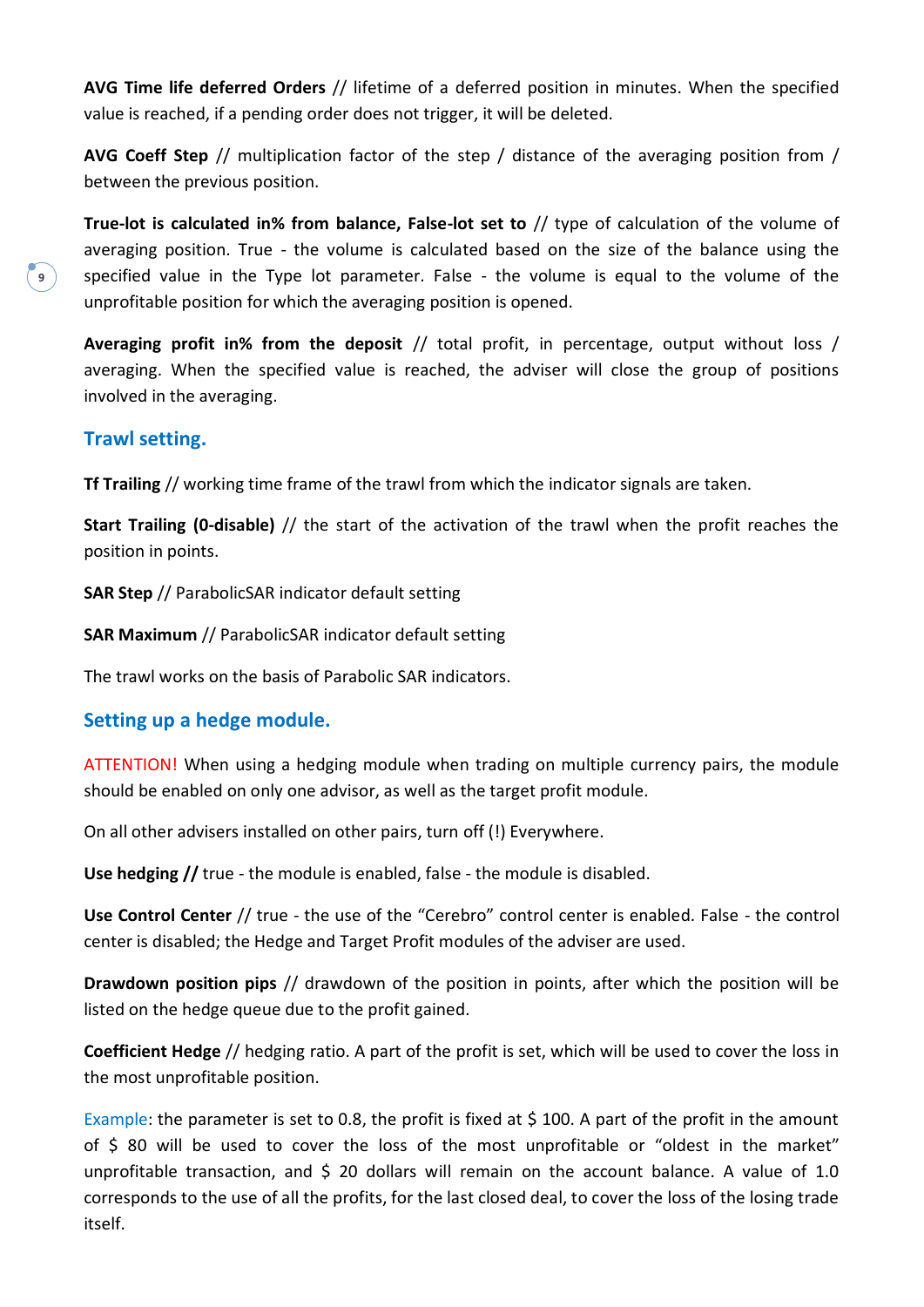Attention! When fixing the total profit by the positions used in averaging, the resulting profit is not used by this module to cover losses on the most unprofitable transaction.

**Interval, sec //** The interval of the request for the state of an account to search for the most unprofitable position in seconds.

**Deposit drawdown in% to enable (0 - to disable)** // deposit deposit in% subject to more than a specified parameter, the module wakes up from sleep mode.

# **CONFIGURING THE TARGET PROFIT MODULE**

**10**

| Positions in the market: BUY-0/0.00 , SELL-0/0.00<br>Powered by soft4forex.com |               |  |  |  |
|--------------------------------------------------------------------------------|---------------|--|--|--|
| Target module active<br>Starting balance 2016.08.23 00:10<br>5000.00           |               |  |  |  |
| Target profit in %                                                             | 7.00          |  |  |  |
| Target profit in \$                                                            | 350.00        |  |  |  |
| Fixed profit in %                                                              | 0.00          |  |  |  |
| Fixed profit in \$                                                             | 0.00          |  |  |  |
| Current profit in %                                                            | $-0.02$       |  |  |  |
| Current profit in \$                                                           | $-1.04$       |  |  |  |
| Current netto profit in %                                                      | $-0.02$       |  |  |  |
| Current netto profit in \$                                                     | $-1.04$       |  |  |  |
|                                                                                | <b>TENNIS</b> |  |  |  |

**Enable target profit; true** - module is active . **False** - the module is turned off .

**To use date and time for control values ; true** - fixation of profits from specified start date for calculating profit / loss . **False** - counting and recording profits within the day. Each new day, the results of the previous day are reset, and the calculation starts again, taking into account the current situation on open positions in the market.

**Attention!** In the case of multi-currency trading (trading several instruments) when using this module, it should be active only on one of the used charts. On the remaining charts in the advisor settings, it should be turned off. See the description of the module on page Nº3 of this manual.

**Date / time of control values ;** The date of commencement of the profit / loss account to achieve the established target profit. After fixing the target profit, you need to set a new date corresponding to the latest date of fixing the target profit. The date must be set if the parameter" **To use date and time for control values " = true** .

**Target profit in % for each pair = 1.0 //** target profit in% for each instrument separately.

**Target profit in % for the day for date / time control = 1.0 //** target profit in % of Balance accounts on set date .

Example: the parameter is set to 1.0. For the accounting period until reaching the target profit, the adviser used 7 currency pairs to trade. The module will take into account the number of used currency pairs and multiply them by the percentage of target profit set in the settings. The result will be a target profit of 7%.

Recommended when using the target profit within the day " **To use date and time for control values " = false** , do not overstate the target profit%, but proceed from the calculation of the total profit in the range of 1-2% cumulatively for all the tools used. When using the target profit based on the specified starting date " **To use date and time for control values " = true to** proceed from the calculation within 10-15% of the total target profit for all used instruments.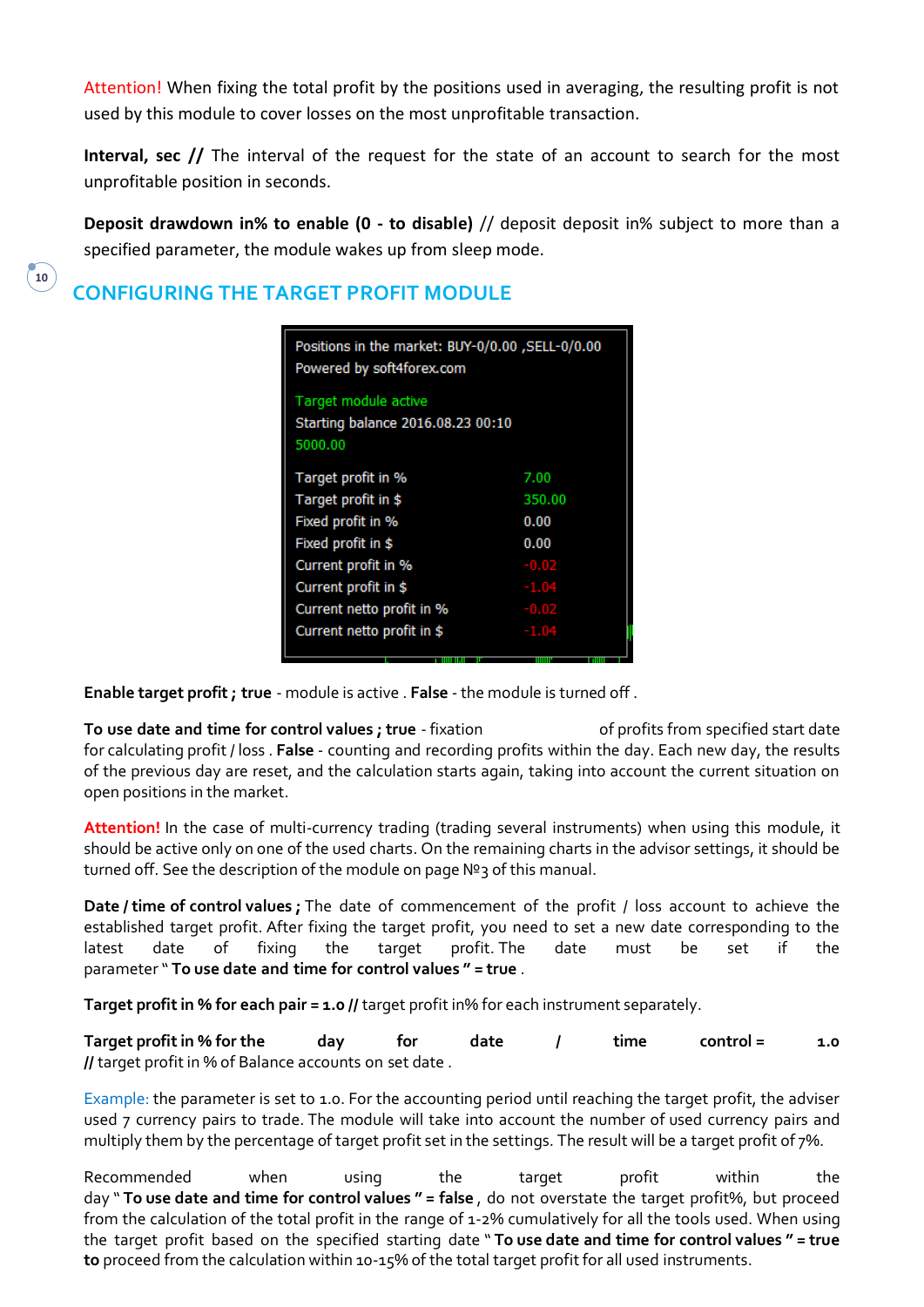*" In the trading settings for the adviser, the default files are installed with voice guidance in English .*

Attention! All trade settings are linked to the GMT +2 time zone . If the time of your broker's terminal has a different time zone, you need to adjust the parameters of **Start Trade Hour , Stop Trade** relative to GMT +2 **+/-the** difference of your broker's time zone.

## **Trade settings files, updates**

Included with the advisor are the trading settings for currency pairs specified on the advisor [description](https://soft4forex.com/software-for-trader/trade-robots/trading-robot-intersection-ea-122)  [page](https://soft4forex.com/software-for-trader/trade-robots/trading-robot-intersection-ea-122) on our website . Trade settings are located in the " Trade Settings "folder , which is located in the advisor's folder / archive received by you with the name "EA\_ Intersection ".

When new forex updates of Intersection EA advisor or trading settings for it are released, we will notify you in the newsletter of our website or send updates to your email address registered when you purchased the advisor.

#### **Optimization of trading settings**

The bundle you purchased has a "for\_optimization\_intersection" file that contains a predefined set of optimizable setting ranges. You can optimize several or one settings that you define by ticking the selected parameter in the advisor properties settings window in the terminal tester.

If you have questions and you are not sure that you will be able independently to configure or select optimization parameters, contact the administrators of our tech. support on our.

Our recommendations: we recommend to adhere to the rules of deposit risk management. For each currency pair for a position with a lot size of 0.01, you need a \$ 100-250 deposit. For example, if you decide to enter the market with a volume of 0.5 lots, you need to make calculations to determine a sufficient deposit for trading. When using automatic lot calculation, we recommend not to exceed the total value in the **Margin % for lot calculation** setting **(0 -to fixed lot )** total for all currency pairs not more than 1 .0.

Our contacts:

Website: <https://soft4forex.com/>

e - mail : [support@kalinkacapital.ee](mailto:support@kalinkacapital.ee)

Online chat technical support is available on all pages of our site.

The working hours of technical support on working days, from Monday to Friday, from 10 -00 to 19 -00 on  $GMT + 2$ .

# *We wish you a profitable trade !*

Trading on Forex and other financial products is highly risky and can lead to significant losses. Trading in the market may not be suitable for everyone. You need to be aware of all the risks when asking for help from independent financial advisers if you have questions or doubts.



**FNOUGH OF THINKING!** ROBOTS WILL DO IT FOR YOU!

The name of the advisor / expert © "INTERSECTION EA", the respective trademarks and logos are trademarks owned by [Kalinka](https://translate.google.com/translate?hl=ru&prev=_t&sl=ru&tl=en&u=http://kalinkacapital.ee/) [Capital](https://translate.google.com/translate?hl=ru&prev=_t&sl=ru&tl=en&u=http://kalinkacapital.ee/) [OU\(](https://translate.google.com/translate?hl=ru&prev=_t&sl=ru&tl=en&u=http://kalinkacapital.ee/) Estonia ).

Attention! This program is protected by copyright law and international conventions. Illegal copying or distribution of this program, or any part of it, may result in severe administrative and criminal penalties and will be prosecuted to the fullest extent of the law.